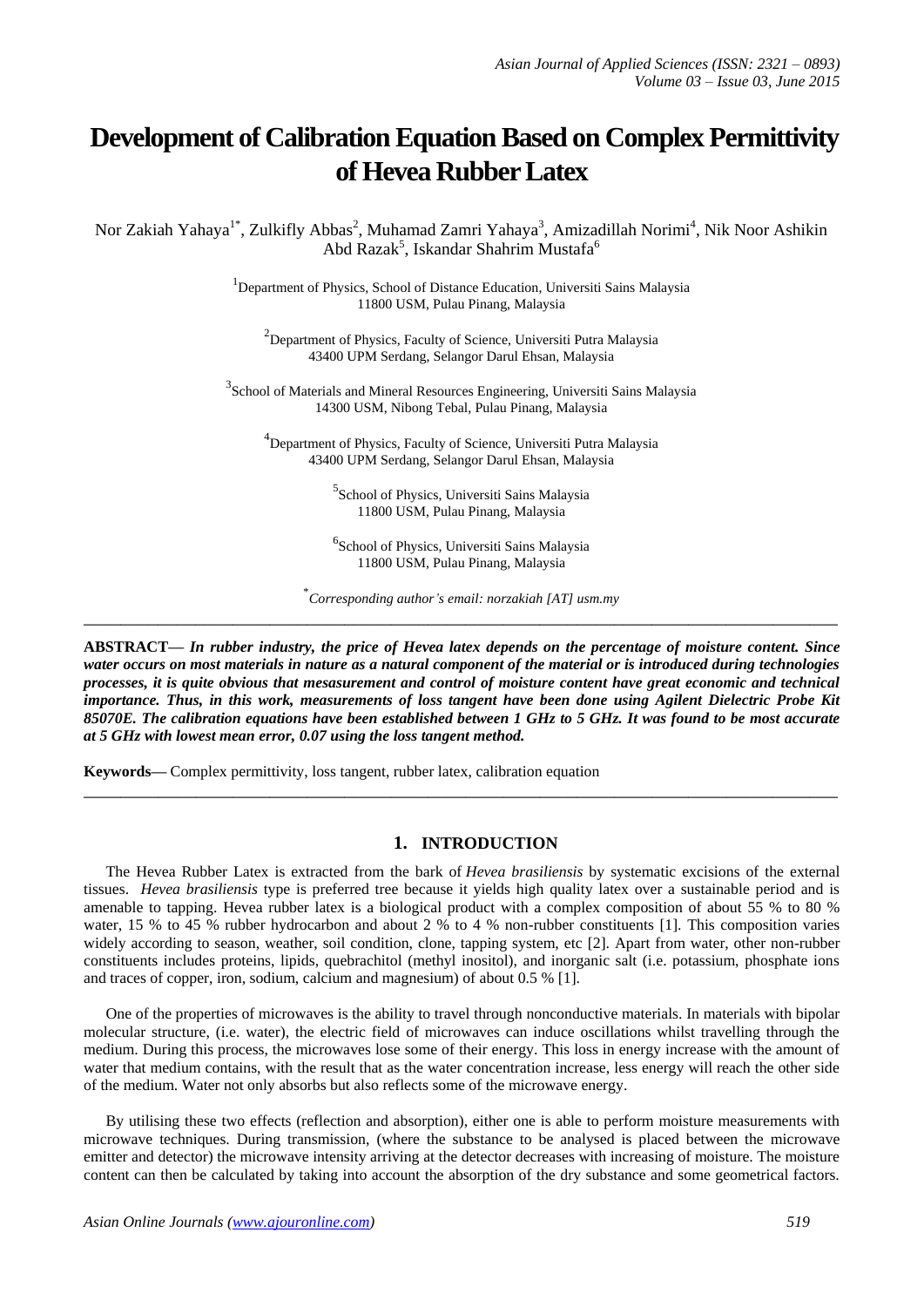In reflection the procedure is equivalent, exempt that both microwave emitter and detector are mounted on the same side of the substance. The microwaves do not heat or change in any way the material; due to the extremely low energy emitted (it would need approximately one thousand emitters to cause any measurable effect) [3].

Testing with microwave is dominated by the basic properties of microwaves. Since their penetration in good conducting materials is minimal, they are mainly used to test the non-conducting materials. On the other hand, microwaves are affected by a large number of material properties. In lossless or lossy dielectrics, material composition, uniformity of the material, moisture and contamination content and such diverse properties as porosity are some of the properties that can be measured.

The interest in this work is the interaction of microwaves with materials. This takes the forms of absorption in materials, scattering, attenuation, reflection and transmission. These effects are exploited in various testing arrangements to allow for quantitative measurements in materials.

# **2. MATERIAL AND METHODS**

#### *2.1 Sample preparation and Moisture Content Measurement*

Fresh Hevea latex samples were obtained from Universiti Putra Malaysia's Research Park. Moisture content of freshly tapped Hevea latex samples were approximately 42 % moisture content, *m.c* which were considerably lower than typical values about 65 % *m.c* reported in the literature [1]. The latex was diluted with ammonia to prevent coagulation. The mass of ammonia has been negligible always less than 0.39 %. Different percentages of moisture content in latex were obtained by diluting the latex with different volumes of deionised water as shown in figure 1. The mass of fresh and diluted latex samples were recorded using a Shimadzu AY220 electronic balance with  $a \pm 0.1$ mg precision.



Figure 1: The Hevea Rubber Latex Samples

The actual moisture content in Hevea latex was determined using conventional, standard an oven drying method. Each sample was dried in an oven at 70  $\degree$ C for 18 hours followed by a six hours further drying at 105  $\degree$ C [4]. The dried samples were allowed to cool at room temperature  $25^{\circ}C$  before weighing. The process was repeated until a constant mass  $\pm$  0.5 mg was obtained for each sample.

$$
Moisture content (%) = (mwet - mdry)/mwet x 100 %
$$
\n(4.1)

where *m* wet and *m* dry are the initial and final mass before and after drying. Figure 2 show both variation % *m.c* Hevea Latex before and after drying using a conventional drying oven.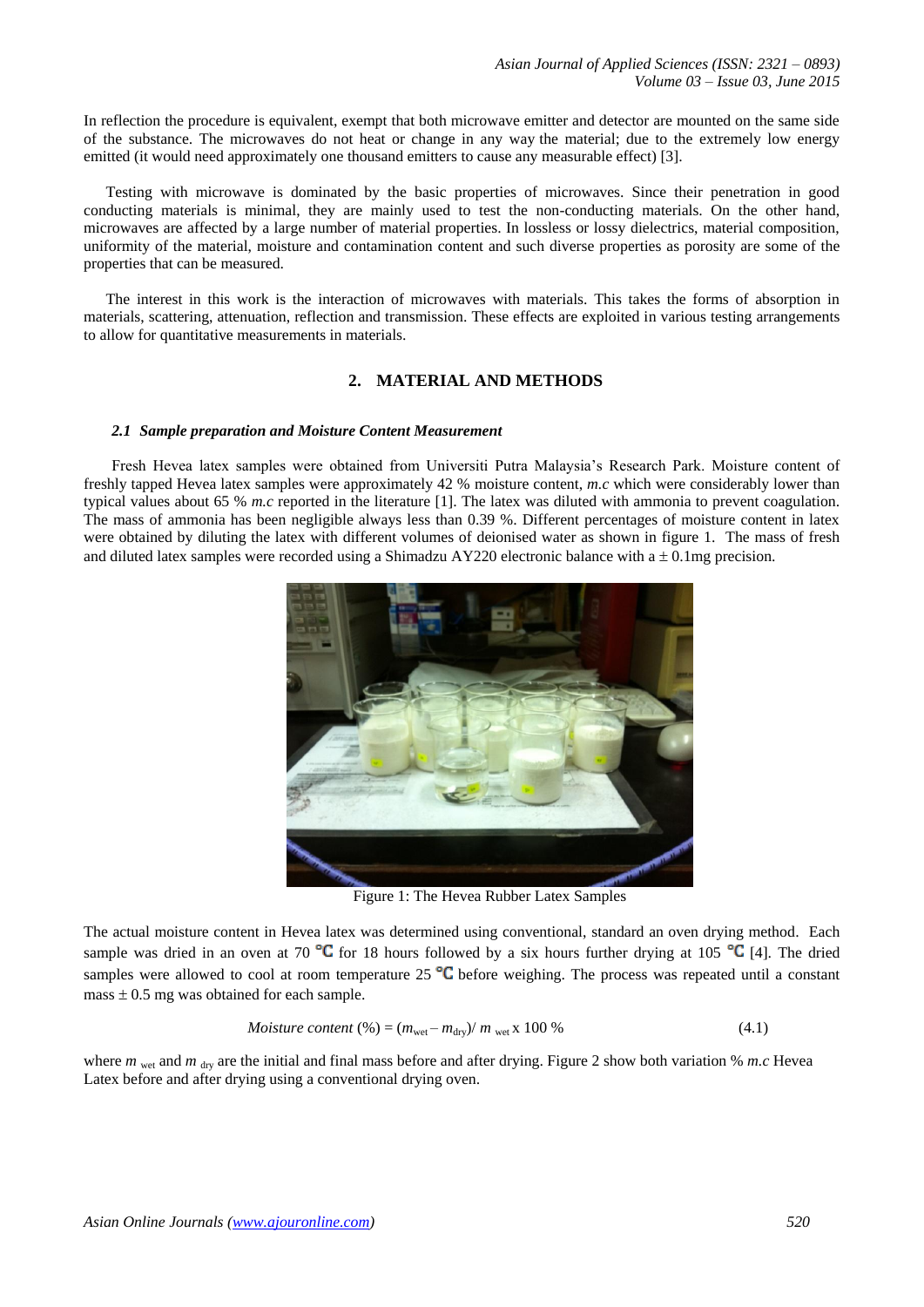

**(a)**



Figure 2: Variation % *m.c* Hevea Latex (a) before and (b) after drying using a conventional drying oven

## *2.2 Complex Permittivity Measurement of the Samples*

In this work, the permittivities of the samples were measured using the Agilent Dielectric Probe Kit 85070E. Following the manufacturer's recommended procedure, three standard materials were used for calibration, i.e, air, short and distilled water. The measurement accuracy achievable was within  $\pm 5$  % and  $\pm 3$  % for the real,  $\varepsilon'$  and imaginary parts of permittivity,  $\epsilon$ . The Dielectric Probe Kit automatically determined the complex permittivity of the material under test by measuring both the magnitude and phase of the reflection coefficients.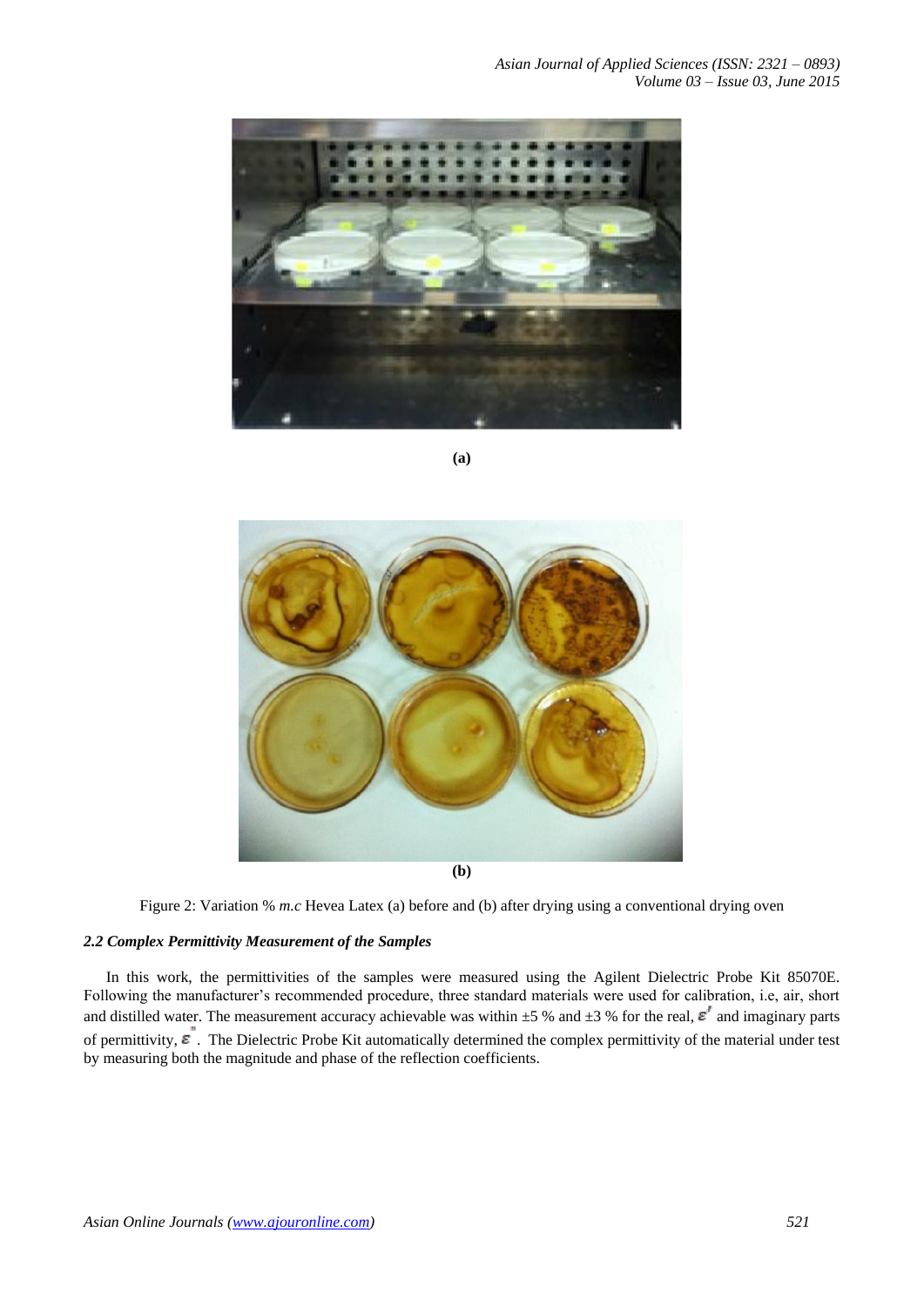

Figure 3: Complex Permittivity Measurement of the different moisture content of Hevea Rubber Latex and Water

## **3. RESULTS AND DISCUSSIONS**

#### *3.1 Loss Tangent, tan δ*

The frequency dependence of the loss tangent, tan  $\delta$  at different *m.c* levels are illustrated in Figure 4 (a) and (b) for frequencies below and above 2.0 GHz, respectively. The loss tangent, tan δ follow closely the profile of the loss factor, *"* starting with decreased values with frequency from 0.1 GHz to 1.5 GHz for all *m.c* followed by a slight broad minimum region between 1.5 to 2.0 GHz before drastically increased from 2.0 GHz to 5.0 GHz.

As stated earlier, the loss mechanism below 2.0 GHz in Figure 4(a) was predominantly influenced by ionic conduction. The electric field causes dissolved ions of positive and negative charge to migrate towards oppositely charged regions. This results in multiple billiard-ball-like collisions and disruption of hydrogen bond with water, both of which result in the generation of heat [5]. Figure 4 (b) suggests a linear increase in tan  $\delta$  with frequencies from 2.0 GHz to 5 GHz. This was due to dipole polarization that is similar to earlier description on the variation in loss factor, *"* with frequency. Moreover, the higher the  $m.c$ , the higher shall be the tan  $\delta$  values as water is the main contributor in dipole polarizations. Oscillating fields will increase dipoles rotational and vibrational energies resulting in frictional generation of heat energy. It should be noted that molecules are non-polar but asymmetrically charged may behave as dipoles in electric field; however, their responses to microwave energy are negligible [5].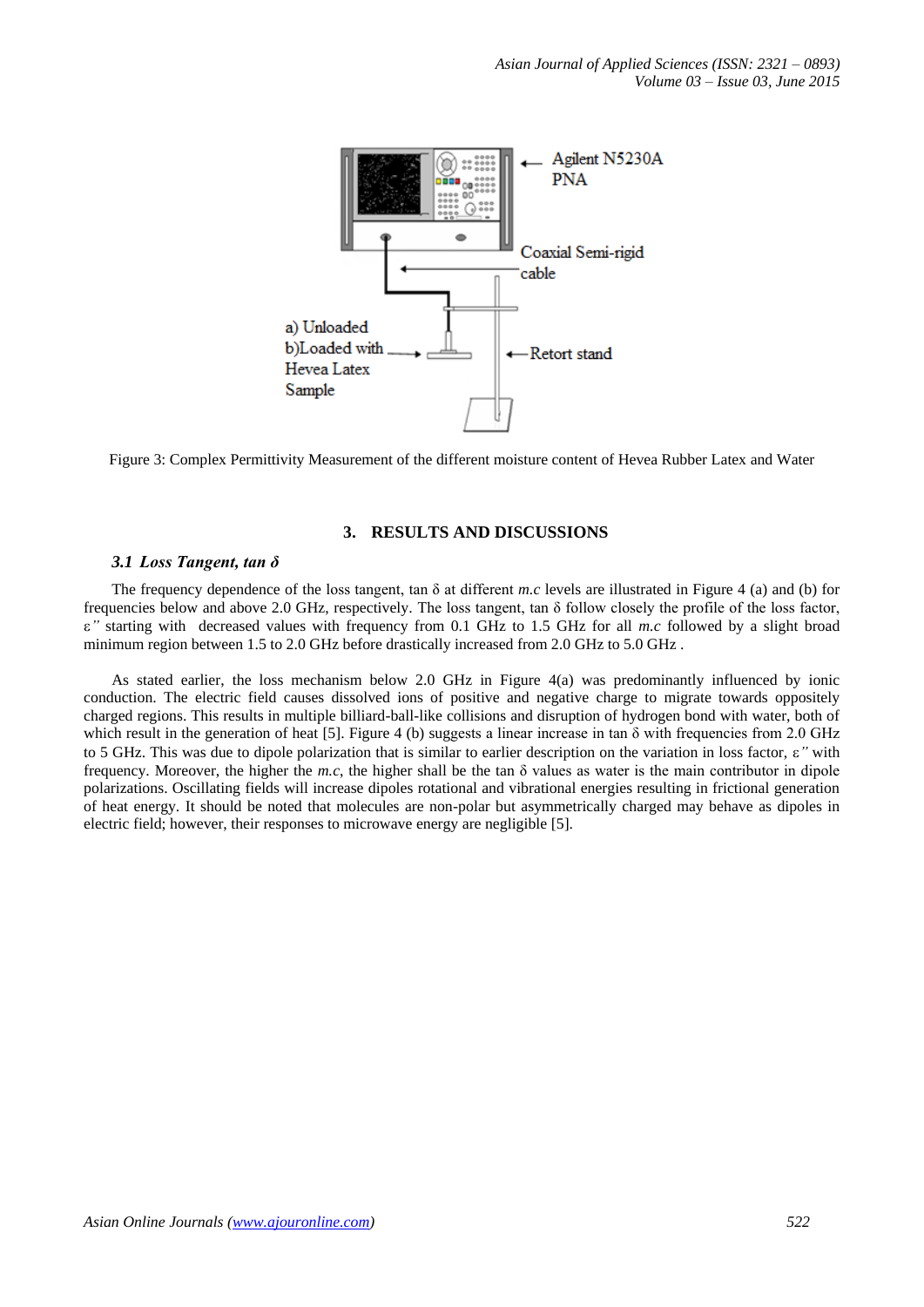

**(b)**

Figure 4: Relationship between (a) Loss tangent, tan δ below 2.0 GHz and (b) above 2.0 GHz with frequencies of Hevea rubber latex for differences percentages of *m.c*

The regression coefficients of the relationship between loss tangent and frequency for water and latex samples below and above 2.0 GHz are listed in Table 1(a) and (b) respectively. Sensitivity analyses (∆tan δ / ∆*f*) are also provided but only for linear relationships observed above 2.0 GHz. It can be clearly seen that water has the highest  $R^2$  values for all frequencies. This strongly suggests the influence of the effects of ionic conduction and dipole polarization of water below and after 2.0 GHz.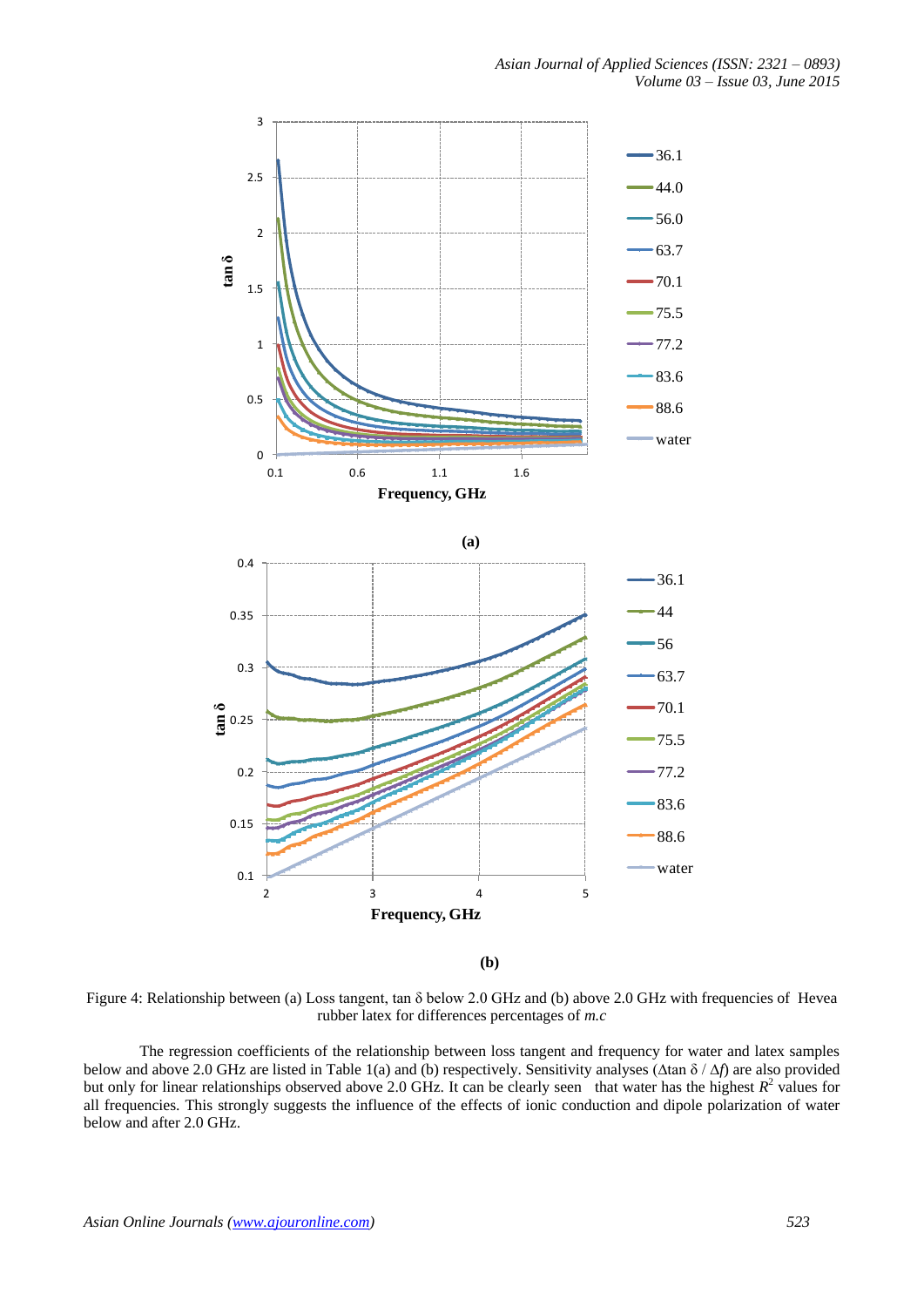Table 1: Regression equation and regression coefficient of relationship between loss tangent (a)below and (b)above 2.0 GHz, respectively for differences percentages of moisture content

| Moisture content,<br>$m.c$ (%) | <b>Regression equation</b>                                           | <b>Regression Coefficient, R2</b>                           |
|--------------------------------|----------------------------------------------------------------------|-------------------------------------------------------------|
| 36.1                           | $\tan \delta = 2E + 06 f^{0.726}$                                    | 0.99                                                        |
| 44.0                           | $\tan \delta = 767891 f^{0.701}$                                     | 0.98                                                        |
| 56.0                           | $\tan \delta = 75240 f^{0.611}$                                      | 0.94                                                        |
| 63.7                           | $\tan \delta = 75240 f^{0.611}$                                      | 0.94                                                        |
| 70.1                           | $\tan \delta = 23079 f^{0.562}$                                      | 0.92                                                        |
| 75.5                           | $\tan \delta = 5577.1 f^{0.5}$                                       | 0.87                                                        |
| 77.2                           | $\tan \delta = 2798.2 f^{0.472}$                                     | 0.84                                                        |
| 83.6                           | $\tan \delta = 273.15 f^{0.369}$                                     | 0.7                                                         |
| 88.6                           | $\tan \delta = 23.967 f^{0.26}$                                      | 0.48                                                        |
| water                          | $\tan \delta = 3E-11 f^{1.0208}$                                     | 1                                                           |
|                                | (a)                                                                  |                                                             |
| Moisture content,<br>$m.c$ (%) |                                                                      | <b>Regression equation</b><br>Regression,<br>$\mathbf{R}^2$ |
| 36.1                           | $\tan \delta = 1 \times 10^{-20} f^2 - 8 \times 10^{-11} f + 0.4079$ | 0.9923                                                      |
|                                |                                                                      |                                                             |

| $\boldsymbol{m}$ . $\boldsymbol{c}$ ( /0) |                                                                       | X.     |
|-------------------------------------------|-----------------------------------------------------------------------|--------|
|                                           |                                                                       |        |
| 36.1                                      | $\tan \delta = 1 \times 10^{-20} f^2 - 8 \times 10^{-11} f + 0.4079$  | 0.9923 |
| 44.0                                      | $\tan \delta = 1 \times 10^{-20} f^2 - 6 \times 10^{-11} f + 0.3238$  | 0.9976 |
| 56.0                                      | $\tan \delta = 9 \times 10^{-21} f^2 - 3 \times 10^{-11} f + 0.2338$  | 0.9992 |
| 63.7                                      | $\tan \delta = 8 \times 10^{-21} f^2 - 2 \times 10^{-11} f + 0.191$   | 0.9996 |
| 70.1                                      | $\tan \delta = 8 \times 10^{-21} f^2 - 1 \times 10^{-11} f + 0.1595$  | 0.9998 |
| 75.5                                      | $\tan \delta = 6 \times 10^{-21} f^2 - 2 \times 10^{-12} f + 0.1298$  | 0.9997 |
| 77.2                                      | $\tan \delta = 6 \times 10^{-21} f^2 + 3 \times 10^{-12} f + 0.1146$  | 0.9997 |
| 83.6                                      | $\tan \delta = 6 \times 10^{-21} f^2 + 1 \times 10^{-11} f + 0.0904$  | 0.9996 |
| 88.6                                      | $\tan \delta = 4 \times 10^{-21} f^2 + 2 \times 10^{-11} f + 0.0645$  | 0.9997 |
| water                                     | $\tan \delta = -9 \times 10^{-23} f^2 + 5 \times 10^{-11} f - 0.0005$ | 1      |
|                                           | (b)                                                                   |        |

## *3.2 Variation in Loss tangent with m.c*

The effect of *m.c* on loss tangent at the selected frequencies can be observed in Figure 5. It is interesting to note that although both  $\epsilon'$  and  $\epsilon''$  are proportional to *m.c* as shown in Figure 4, however tan  $\delta$  has inverse proportional relationship with *m.c* for frequencies above 2.0 GHz. Additionally, the values of tan δ is always lower than 1 for the samples as shown in figure 5. This is expected as the loss factor, $\varepsilon$ " is always lower than dielectric constant, $\varepsilon$ ' for all samples [6] .This confirms that water has higher tendency to store energy rather than dissipating the energy at all frequencies below 5 GHz [7]. Table 2 shows both of the sensitivity ( $\Delta m.c$  /  $\Delta \tan \delta$ ) and regression coefficient, R<sup>2</sup> are increasing at the selected frequency.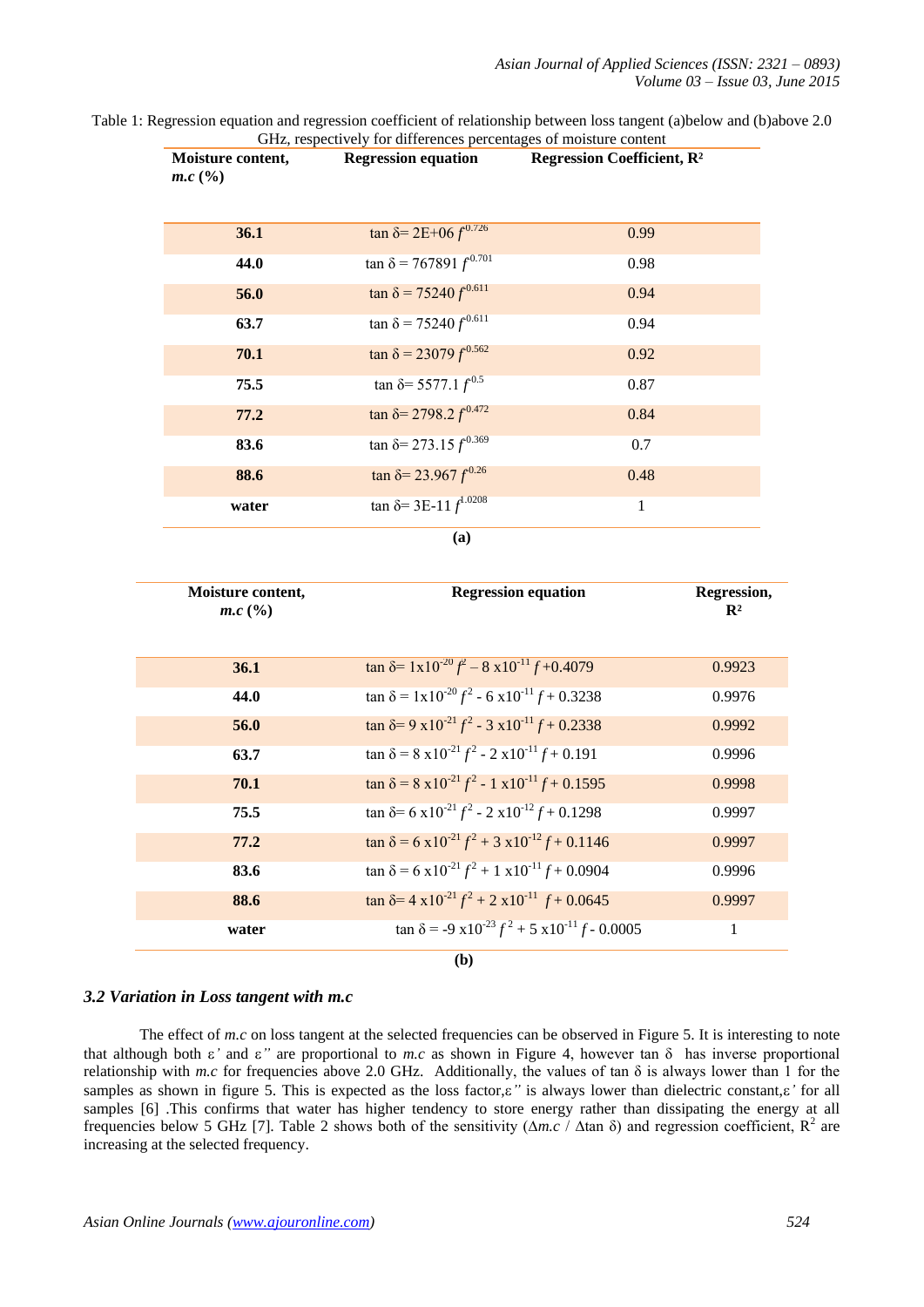

Figure 5: Variation in percentage moisture content, *m.c* (%) with Loss tangent, tan δ

## *3.3 Development of Calibration equation for determination of moisture content at 1 GHz to 5 GHz*

The calibration equations at several frequencies for determination of *m.c* based on tan δ have been listed in table 2. The calibration equations based on tan δ methods were found to be most accurate at 5 GHz with obtained the lowest mean relative error, 0.07. Thus, it can be concluded that the most accurate equation to predict *m.c* in Hevea Latex is based on the measurement of tan  $\delta$  at 5 GHz, i.e.

$$
m.c = -619.56 \tan \delta + 250.38 \tag{5.1}
$$

The very high sensitivity value 0.8818 indicates almost perfect one-to-one correspondence between predicted and actual *m.c* for tan δ method has been showed in figure 6.

| Table 2: Calibration equation, regression coefficient and sensitivity of relationship between moisture content and Loss |  |  |  |  |  |  |
|-------------------------------------------------------------------------------------------------------------------------|--|--|--|--|--|--|
| tangent of Hevea Rubber Latex at various selected of frequency                                                          |  |  |  |  |  |  |

| <b>Frequency</b>        | <b>Calibration equation</b>           | regression                  | Sensitivity,                      |
|-------------------------|---------------------------------------|-----------------------------|-----------------------------------|
| (GHz)                   |                                       | coefficient, $\mathbb{R}^2$ | $(\Delta m.c/\Delta \tan \delta)$ |
| $\mathbf{1}$            | $m.c = -170.01 \tan \delta + 94.587$  | 0.7603                      | 170.01                            |
| $\mathbf{2}$            | $m.c = -321.36 \tan \delta + 119.13$  | 0.8054                      | 321.36                            |
| 3                       | $m.c = -562.39 \tan \delta + 202.4$   | 0.8491                      | 562.39                            |
| $\overline{\mathbf{4}}$ | $m.c = -458.72$ tan $\delta + 158.44$ | 0.8433                      | 458.72                            |
| 5                       | $m.c = -619.56 \tan \delta + 250.38$  | 0.8818                      | 619.56                            |